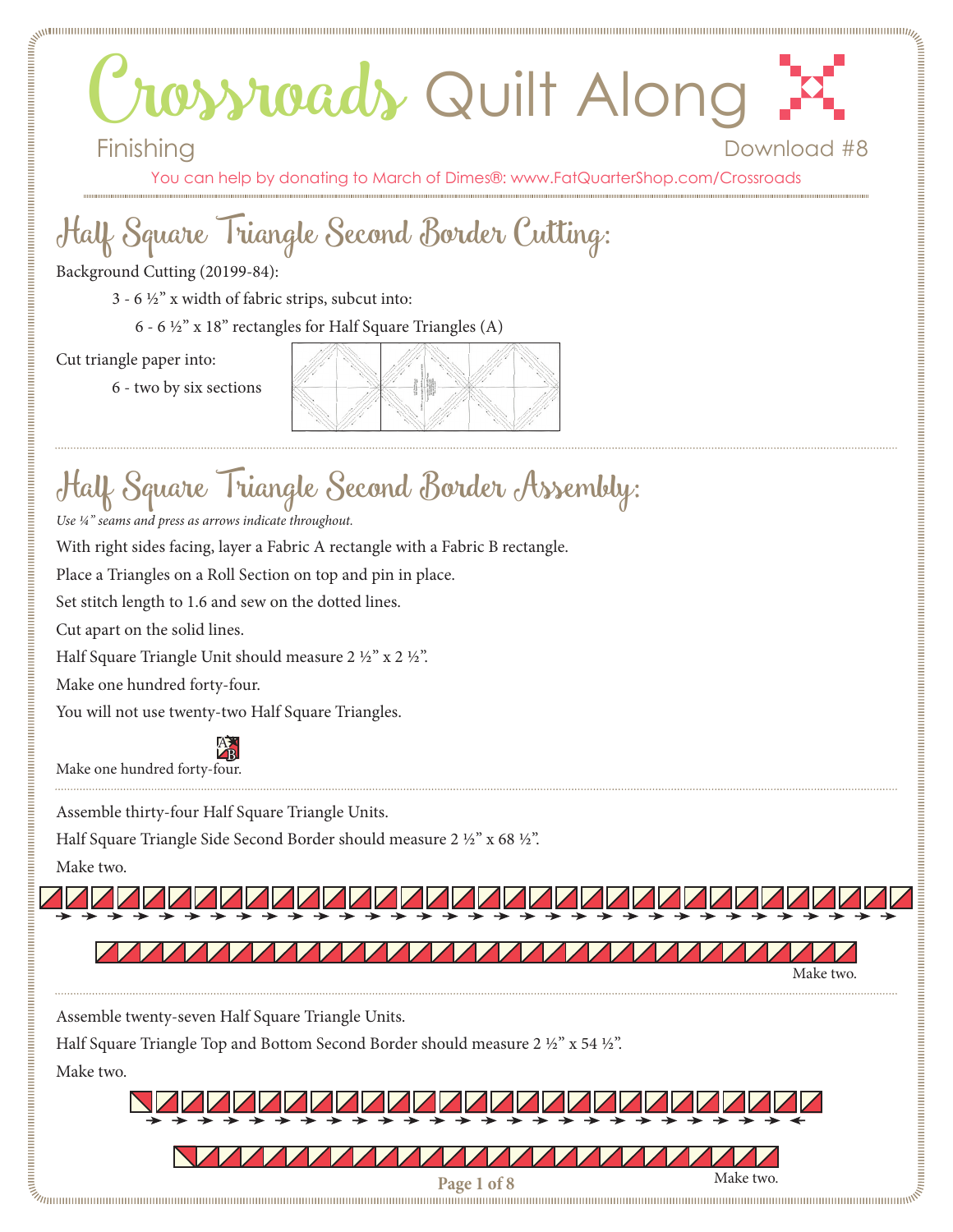You can help by donating to March of Dimes®: www.FatQuarterShop.com/Crossroads

## Finishing Cutting:

### 20199-84:

- $3 3\frac{1}{4}$ " x width of fabric strips  $(A1)$
- 4 3" x width of fabric strips (A2)

#### 20261-11:

8 - 2 ½" x width of fabric strips  $(B)$ 

#### 20268-15:

8 - 2  $\frac{1}{2}$ " x width of fabric strips (C)

### 20267-13:

- 4 8" x width of fabric strips, subcut into: 82 - 1 ¾" x 8" rectangles (D)
- 8 2  $\frac{1}{2}$ " x width of fabric strips (E)

#### 20262-11:

9 - 2 ½" x width of fabric strips for binding  $(G)$ 









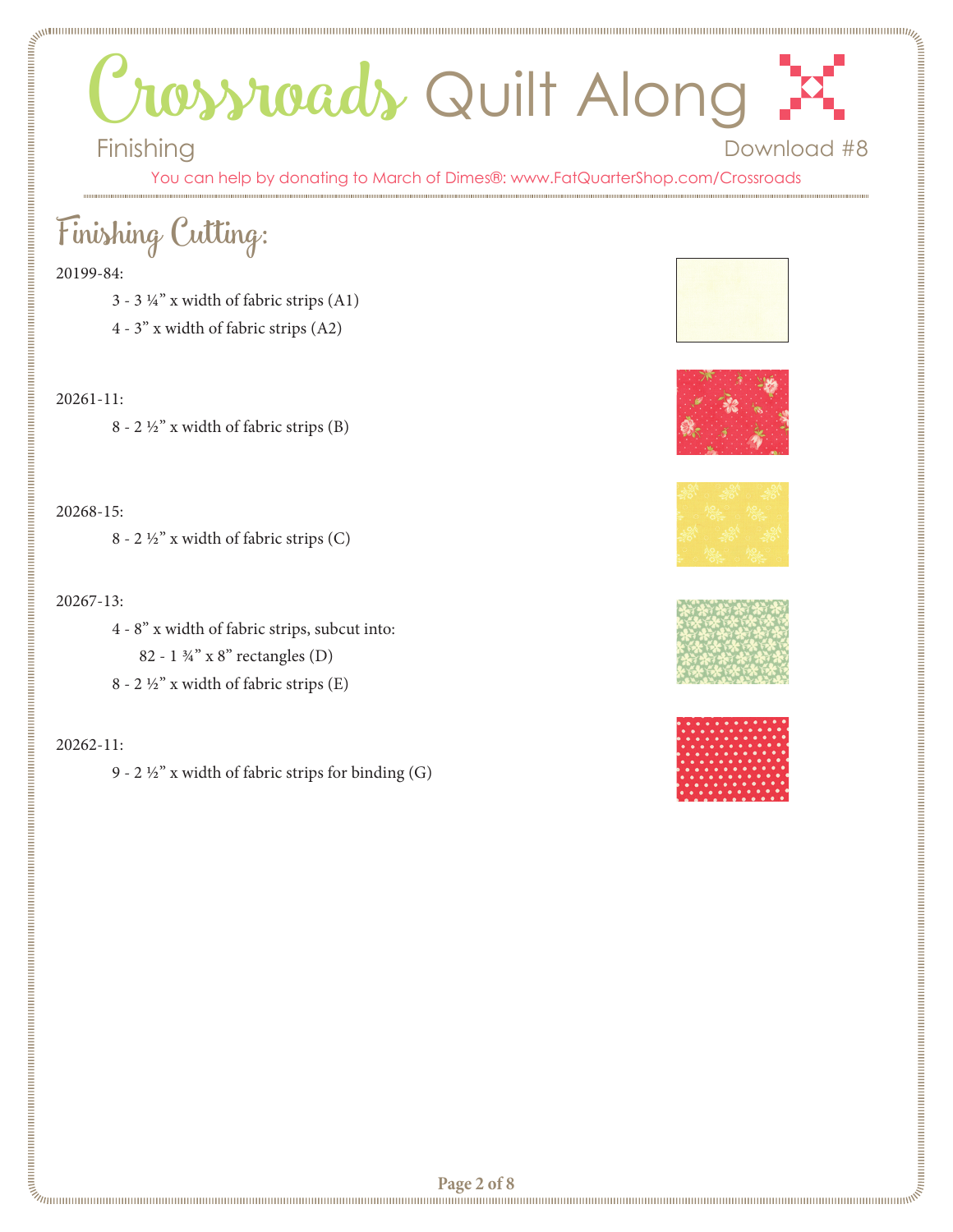You can help by donating to March of Dimes®: www.FatQuarterShop.com/Crossroads

## Quilt Rows:

*Use 1/4" seams and press as arrows indicate throughout.*

Assemble Crossroads Row One.

Crossroads Row One should measure  $8"$  x 45  $\frac{1}{2}$ .

Make one.



Assemble Crossroads Row Two.

Crossroads Row Two should measure  $8"$  x 45  $\frac{1}{2}"$ .

Make one.



Assemble Crossroads Row Three.

Crossroads Row Three should measure  $8"$  x 45  $\frac{1}{2}$ .

Make one.



Assemble Crossroads Row Four.

Crossroads Row Four should measure  $8"$  x 45  $\frac{1}{2}$ .

Make one.

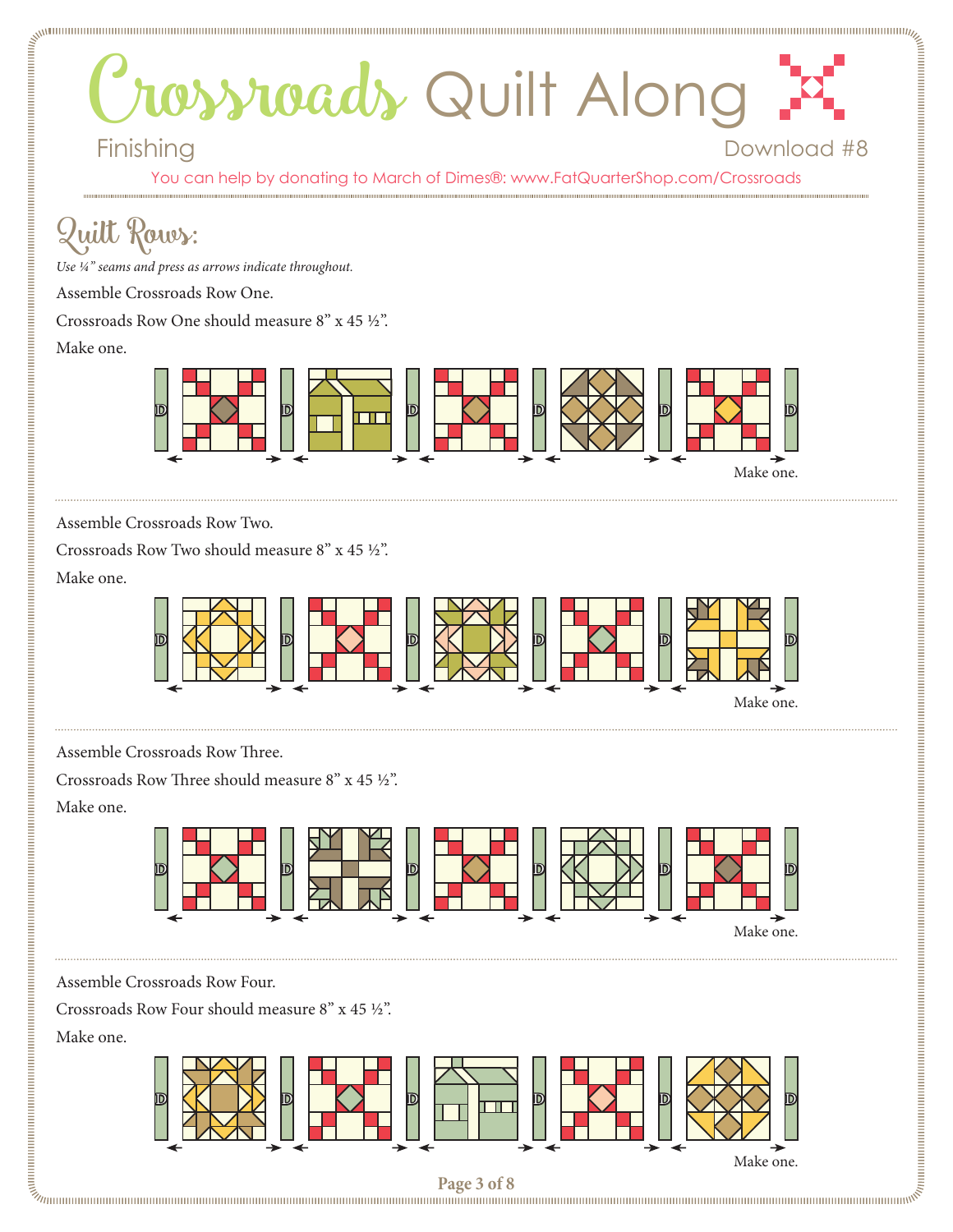

Make one.

Assemble Crossroads Row Six.

Crossroads Row Six should measure  $8"$  x 45  $\frac{1}{2}$ .

Make one.



Assemble Crossroads Row Seven.

Crossroads Row Seven should measure  $8"$  x 45  $\frac{1}{2}"$ .

Make one.



Assemble Sashing Strip.

Sashing Strip should measure  $1\frac{3}{4}$ " x 45 ½".

Make eight.

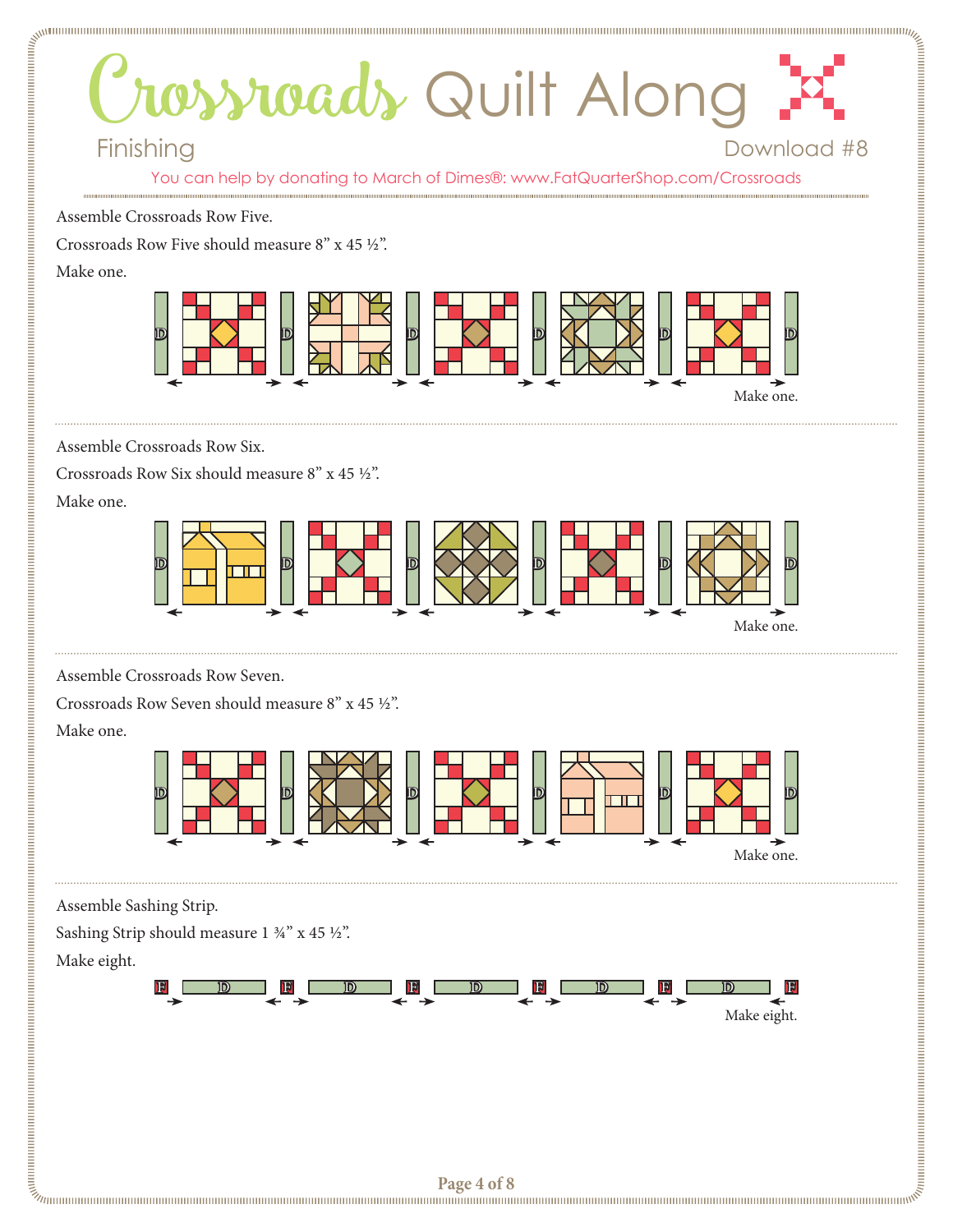You can help by donating to March of Dimes®: www.FatQuarterShop.com/Crossroads

### Quilt Center:

Assemble Quilt Center.

Quilt Center should measure  $45\frac{1}{2}$ " x 63".

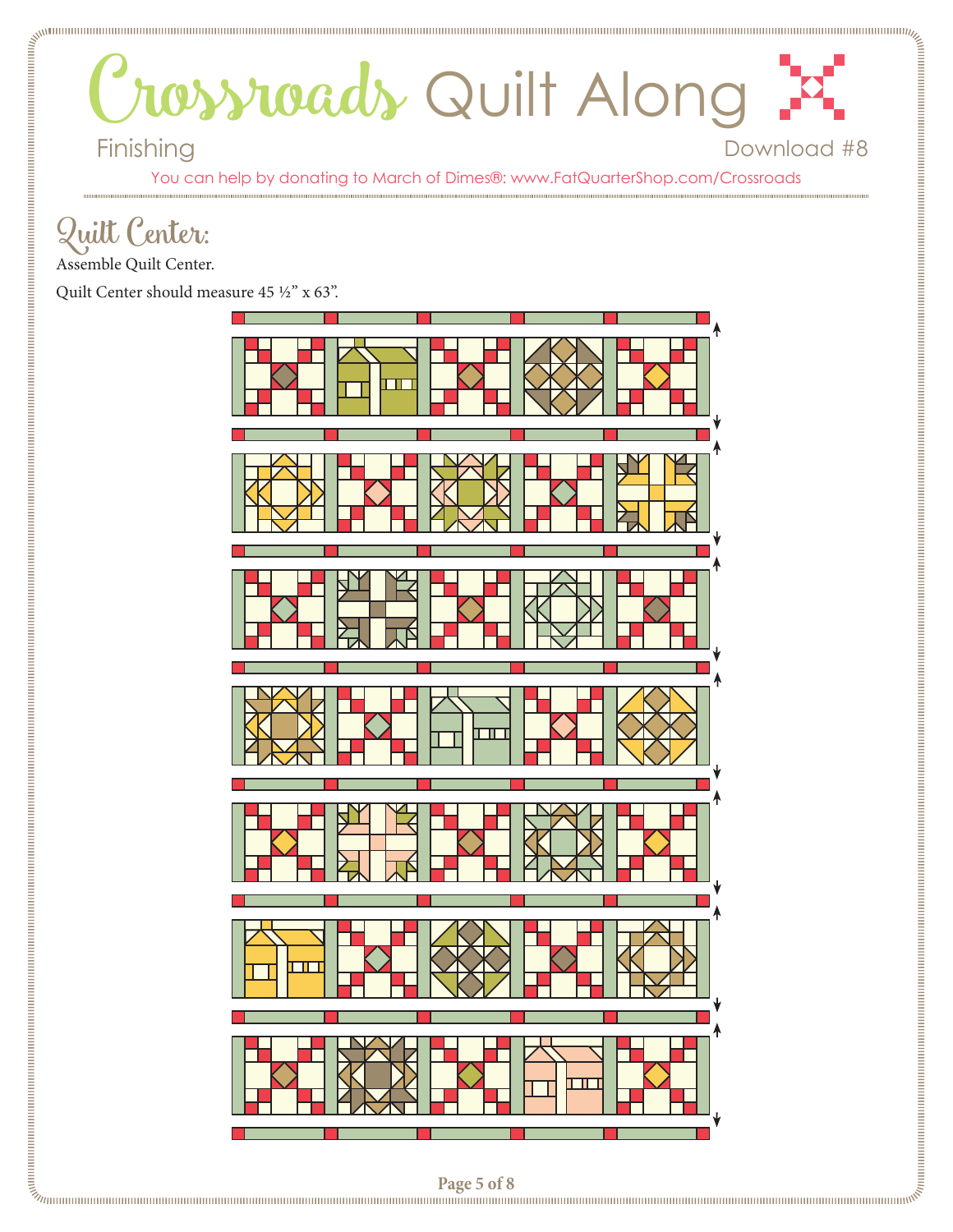# Crossroads Quilt Along

### Finishing Download #8

You can help by donating to March of Dimes®: www.FatQuarterShop.com/Crossroads

### Borders:

Piece the Fabric A2 strips end to end and subcut into:

2 - 3" x 63" strips (Side First Borders)

Piece the Fabric A1 strips end to end and subcut into:

2 - 3 ¼" x 50 ½" strips (Top and Bottom First Borders)

Attach Side First Borders.

Attach Top and Bottom First Borders.

Attach Half Square Triangle Side Second Borders.

Attach Half Square Triangle Top and Bottom Second Borders.

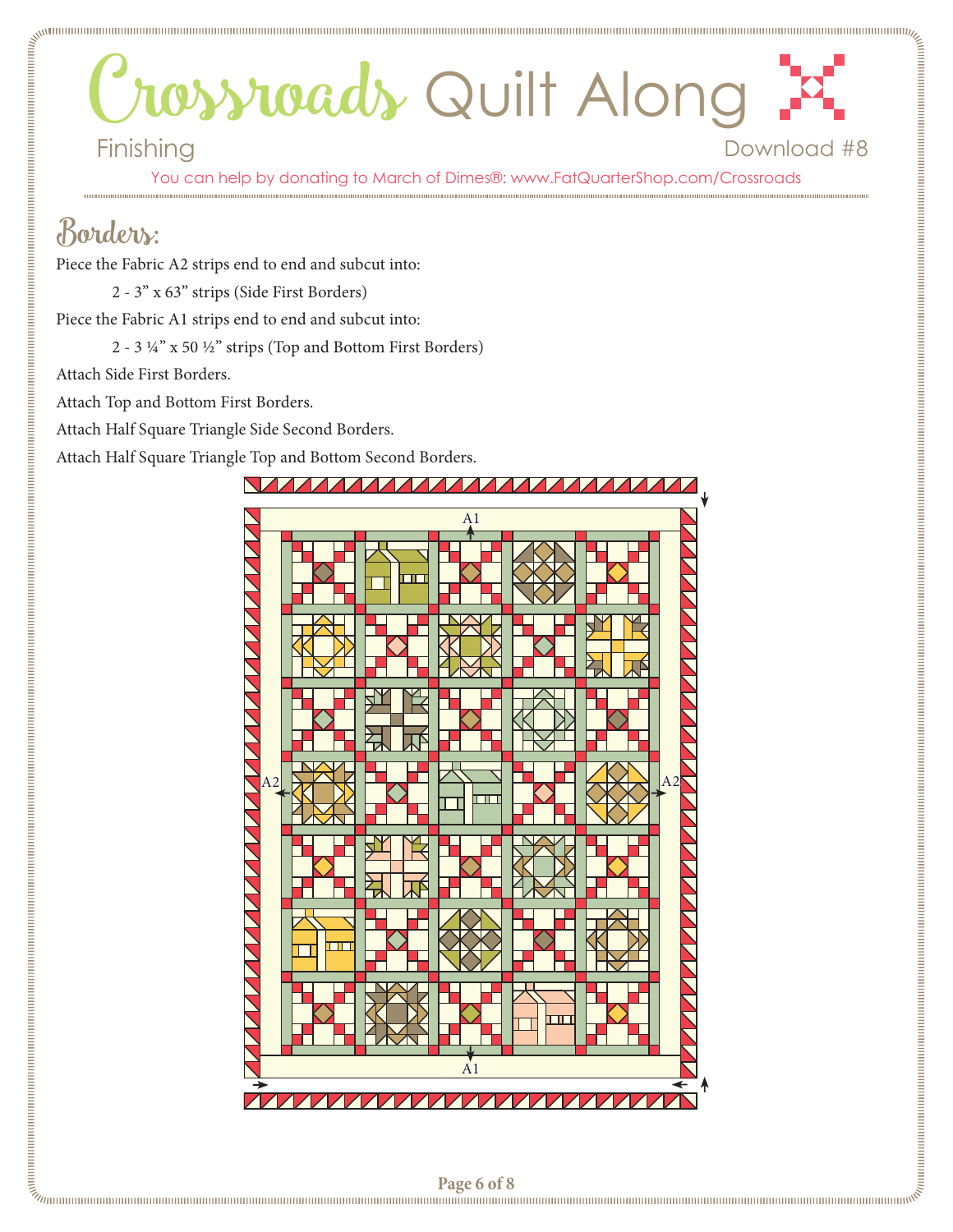# Crossroads Quilt Along

### Finishing Download #8

You can help by donating to March of Dimes®: www.FatQuarterShop.com/Crossroads

Piece the Fabric C strips end to end and subcut into:

2 - 2 1/2" x 72 1/2" strips (Side Third Borders)

2 - 2  $\frac{1}{2}$ " x 58  $\frac{1}{2}$ " strips (Top and Bottom Third Borders)

Attach Side Third Borders.

Attach Top and Bottom Third Borders.

Piece the Fabric E strips end to end and subcut into:

2 - 2 1/2" x 76 1/2" strips (Side Fourth Borders)

2 - 2  $\frac{1}{2}$ " x 62  $\frac{1}{2}$ " strips (Top and Bottom Fourth Borders)

Attach Side Fourth Borders.

Attach Top and Bottom Fourth Borders.

Piece the Fabric B strips end to end and subcut into:

2 - 2 1/2" x 80 1/2" strips (Side Fifth Borders)

2 - 2 ½" x 66 ½" strips (Top and Bottom Fifth Borders)

Attach Side Fifth Borders.

Attach Top and Bottom Fifth Borders.